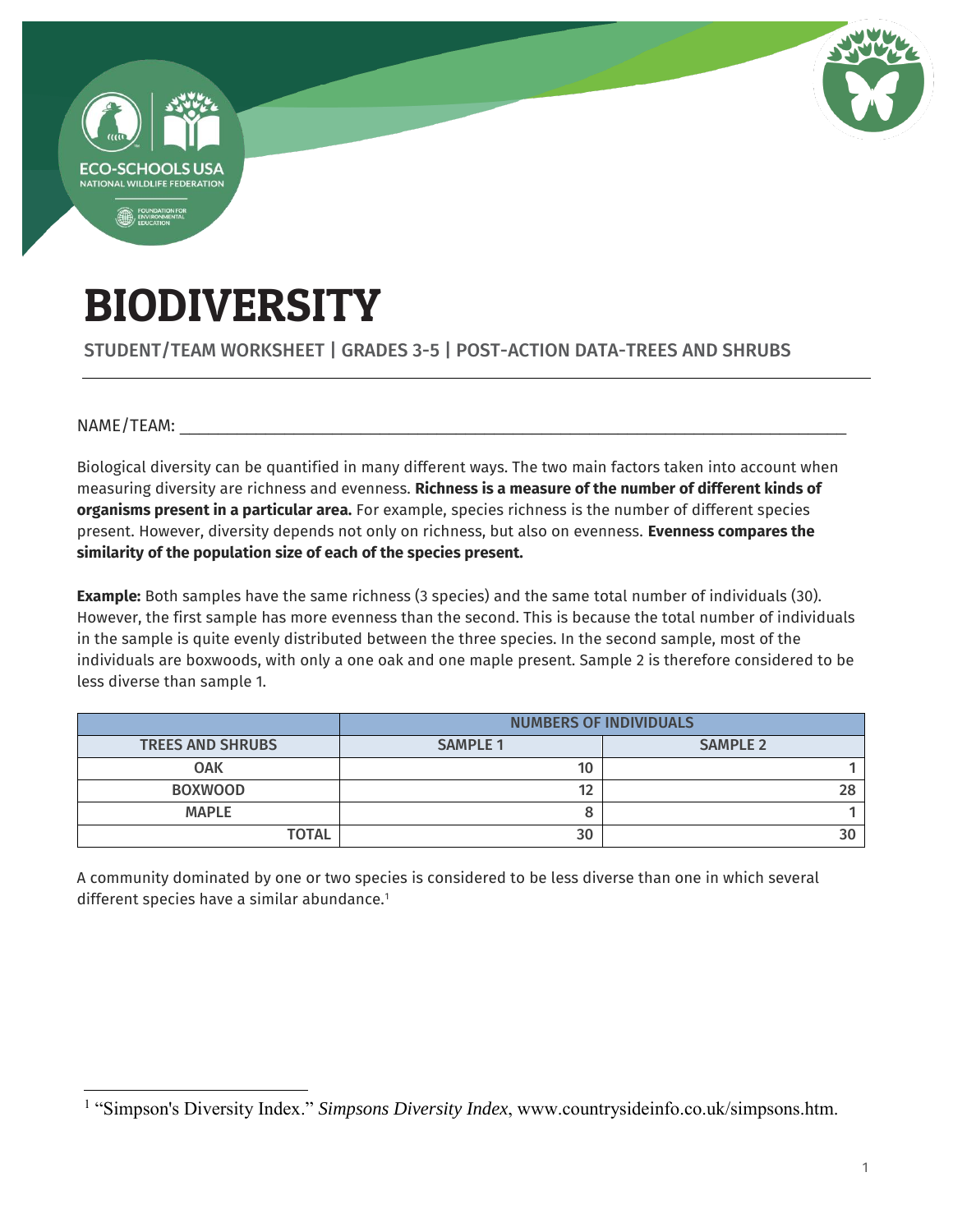





The team needs to observe the entire space. Slowly look up, down and all around the observation area, including the ground.

Use the SEEK app (Apple) or Google Lens app (Android), local field guides and/or local experts to provide identification assistance. If the name of the tree or shrub cannot be found, enter a description.

| 1.<br><b>CATEGORY</b><br>(TREE OR SHRUB) | <b>NAME OR DESCRIPTION</b> | <b>QUANTITY</b> | ALIVE        | DEAD | NOTTOH |
|------------------------------------------|----------------------------|-----------------|--------------|------|--------|
| <b>EXAMPLE. TREE</b>                     | <b>DESERT WILLOW</b>       | $\mathbf{3}$    | $\mathbf{3}$ |      |        |
|                                          |                            |                 |              |      |        |
|                                          |                            |                 |              |      |        |
|                                          |                            |                 |              |      |        |
|                                          |                            |                 |              |      |        |
|                                          |                            |                 |              |      |        |
|                                          |                            |                 |              |      |        |
|                                          |                            |                 |              |      |        |
|                                          |                            |                 |              |      |        |
| <b>TOTALS</b>                            |                            |                 |              |      |        |

2. Total number of trees and shrubs within the inventory site. (if number of trees and shrubs is greater than 50 write 50+)

## 3. **Richness**

**Number of different** tree and shrub types. \_\_\_\_\_

## 4. **Evenness**

Number of each tree and shrub type. For example: 5 oaks, 2 fruitless mulberries and 2 butterfly bush.